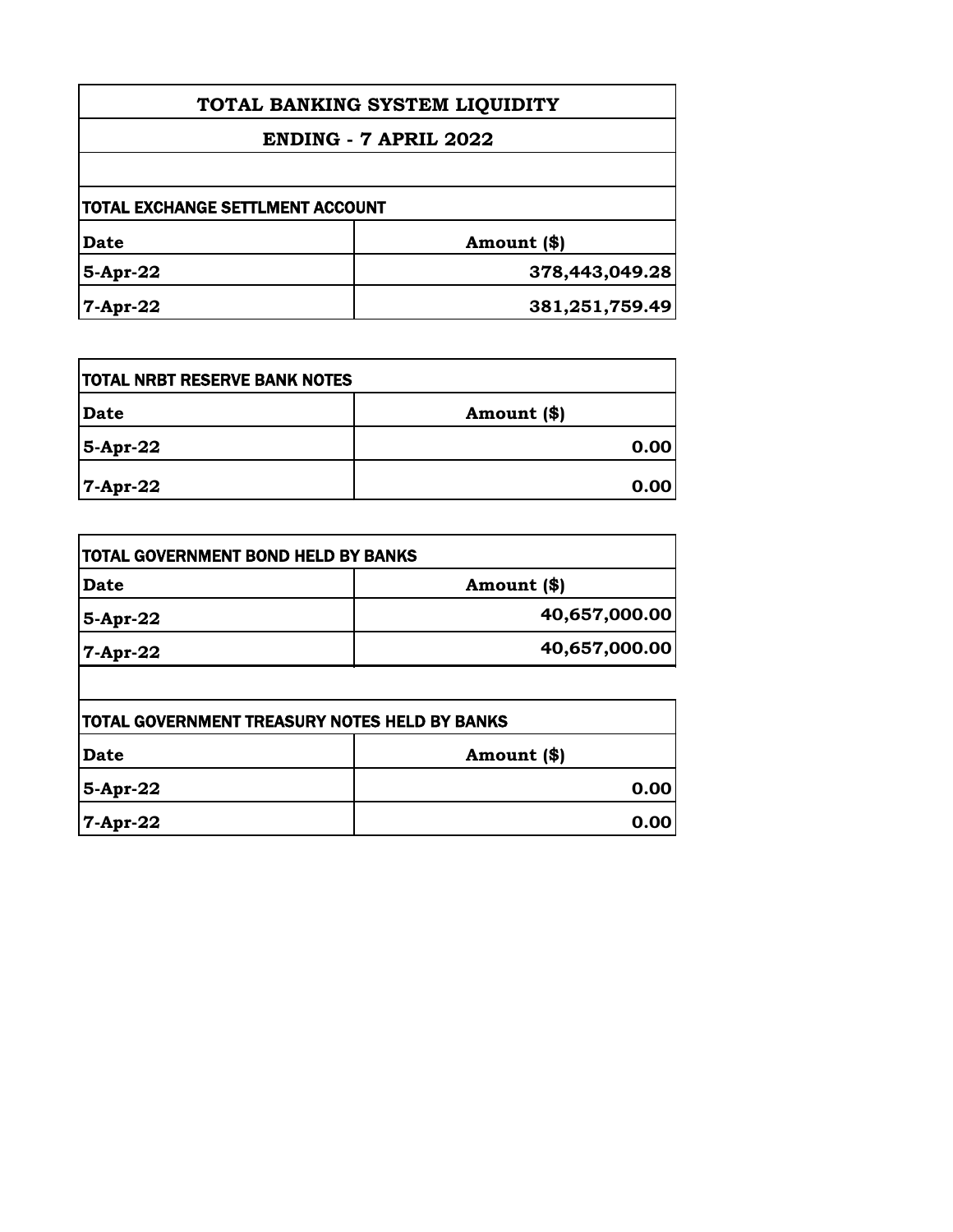| TOTAL BANKING SYSTEM LIQUIDITY<br><b>ENDING - 14 APRIL 2022</b> |                   |  |
|-----------------------------------------------------------------|-------------------|--|
|                                                                 |                   |  |
| <b>TOTAL EXCHANGE SETTLMENT ACCOUNT</b>                         |                   |  |
| Date                                                            | Amount (\$)       |  |
| 11-Apr-22                                                       | 377,493,880.49    |  |
| 12-Apr-22                                                       | 378,185,749.67    |  |
| 13-Apr-22                                                       | 381,411,064.77    |  |
| 14-Apr-22                                                       | 381, 346, 988. 77 |  |

| <b>TOTAL NRBT RESERVE BANK NOTES</b> |             |
|--------------------------------------|-------------|
| <b>Date</b>                          | Amount (\$) |
| 11-Apr-22                            | 0.00        |
| 12-Apr-22                            | 0.00        |
| 13-Apr-22                            | 0.00        |
| 14-Apr-22                            | 0.00        |

| Date      | Amount (\$)   |
|-----------|---------------|
| 11-Apr-22 | 40,657,000.00 |
| 12-Apr-22 | 40,657,000.00 |
| 13-Apr-22 | 40,657,000.00 |
| 14-Apr-22 | 40,017,000.00 |

| TOTAL GOVERNMENT TREASURY NOTES HELD BY BANKS |             |
|-----------------------------------------------|-------------|
| <b>Date</b>                                   | Amount (\$) |
| 11-Apr-22                                     | 0.00        |
| 12-Apr-22                                     | 0.00        |
| 13-Apr-22                                     | 0.00        |
| 14-Apr-22                                     | 0.00        |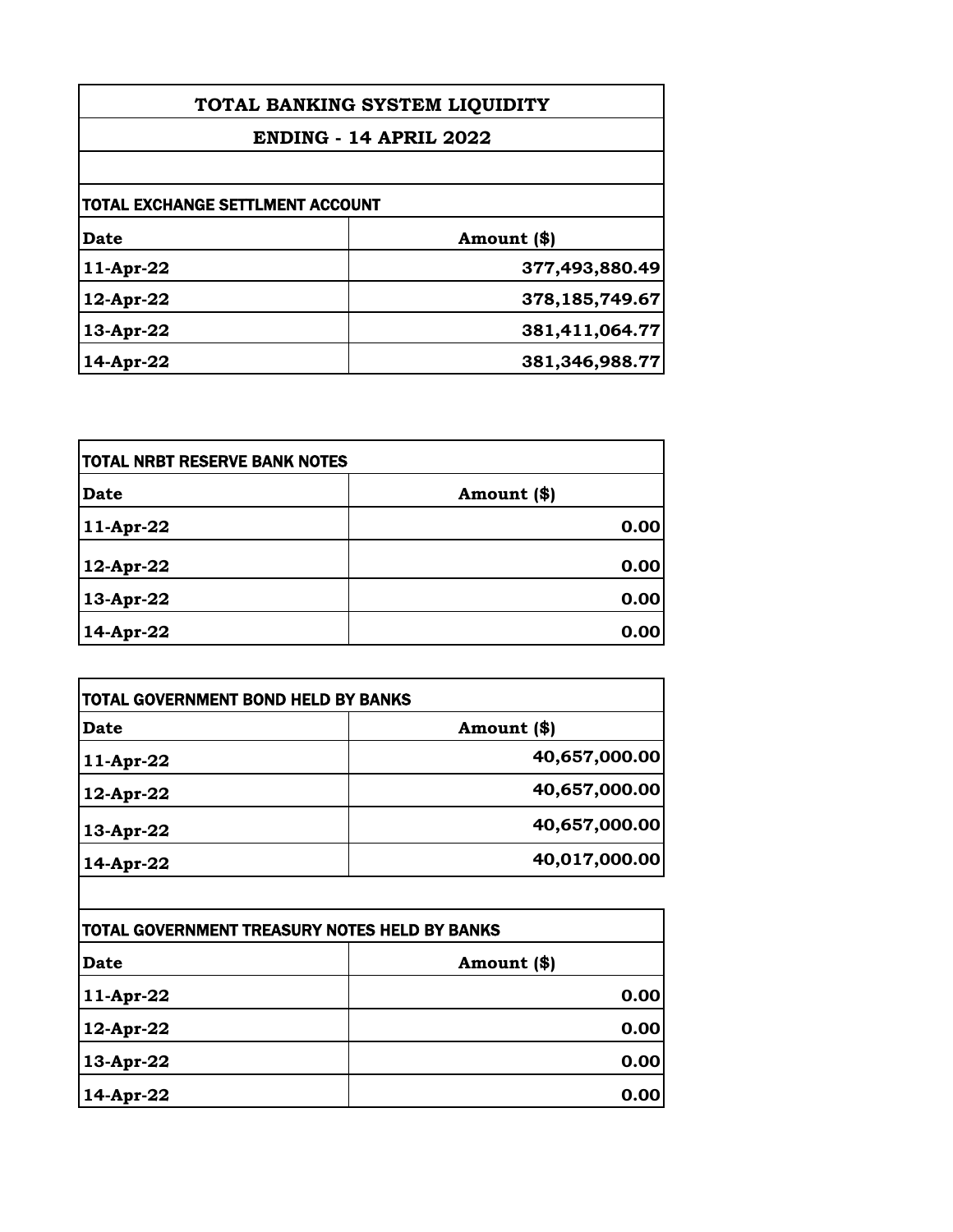| TOTAL BANKING SYSTEM LIQUIDITY<br><b>ENDING - 14 APRIL 2022</b> |                   |                                  |             |
|-----------------------------------------------------------------|-------------------|----------------------------------|-------------|
|                                                                 |                   | TOTAL EXCHANGE SETTLMENT ACCOUNT |             |
|                                                                 |                   | <b>Date</b>                      | Amount (\$) |
| 18-Apr-22                                                       | 381,346,988.77    |                                  |             |
| 19-Apr-22                                                       | 378, 307, 435. 47 |                                  |             |
| 20-Apr-22                                                       | 382,212,976.44    |                                  |             |
| $21$ -Apr-22                                                    | 383,220,960.52    |                                  |             |
| $22$ -Apr-22                                                    | 385,684,925.37    |                                  |             |

| <b>TOTAL NRBT RESERVE BANK NOTES</b> |             |
|--------------------------------------|-------------|
| <b>Date</b>                          | Amount (\$) |
| 18-Apr-22                            | 0.00        |
| 19-Apr-22                            | 0.00        |
| 20-Apr-22                            | 0.00        |
| 21-Apr-22                            | 0.00        |

| Date        | Amount (\$)   |
|-------------|---------------|
| 18-Apr-22   | 40,017,000.00 |
| 19-Apr-22   | 40,017,000.00 |
| 20-Apr-22   | 40,017,000.00 |
| $21-Apr-22$ | 40,017,000.00 |

| TOTAL GOVERNMENT TREASURY NOTES HELD BY BANKS |             |
|-----------------------------------------------|-------------|
| <b>Date</b>                                   | Amount (\$) |
| 18-Apr-22                                     | 0.00        |
| 19-Apr-22                                     | 0.00        |
| 20-Apr-22                                     | 0.00        |
| 21-Apr-22                                     | 0.00        |